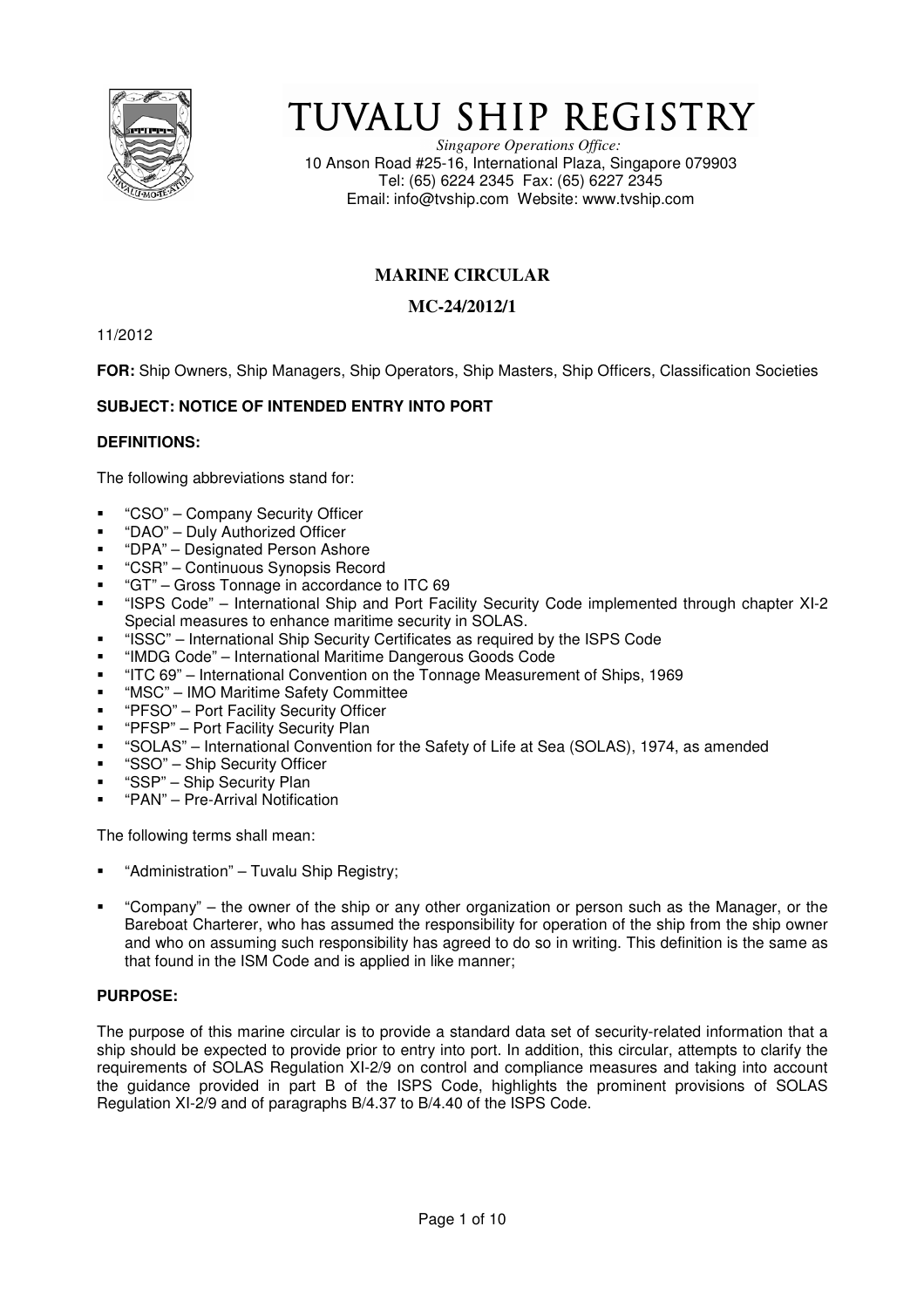## **REFERENCES:**

- (a) MSC/Circ. 1130
- (b) SOLAS Regulation XI-2/9.2.1
- (c) Resolution MSC.159(78)
- (d) SOLAS Regulation XI-2/5

#### **APPLICATION:**

This circular applies to all vessels that are required to comply with the ISPS Code.

#### **CONTENTS:**

#### **1. Control and Compliance Measures**

- 1.1. SOLAS regulation XI-2/9 describes the control and compliance measures applicable to ships to which SOLAS chapter XI-2 applies. It is divided into three distinct sections:
	- 1.1.1. control of ships already in port;
	- 1.1.2. control of ships intending to enter a port of another SOLAS Contracting Government (Contracting Government); and
	- 1.1.3. additional provisions applicable to both situations.
- 1.2. SOLAS regulation XI-2/9 should always be read in association with the guidance provided in paragraphs B/4.29 to B/4.40 of the ISPS Code and IMO resolution MSC.159(78) on Interim guidance on control and compliance measures to enhance maritime security.

#### **2. Submission of information prior to entry into port & consequence of non-compliance**

- 2.1. SOLAS regulation XI-2/9.2.2 requires every ship, to which SOLAS chapter XI-2 applies, that intends to enter the port of another Contracting Government to provide the information described in SOLAS regulation XI-2/9.2.1 on the request of the officers duly authorized by that Government. The master may decline to provide such information on the understanding that failure to do so may result in denial of entry into port.
- 2.2. Paragraph B/4.40 of the ISPS Code states that SOLAS regulation XI-2/9.2.5 allows the master of a ship, upon being informed that the coastal or port State will implement control measures under SOLAS regulation XI-2/9.2, to withdraw the intention for the ship to enter port. If the master withdraws that intention, SOLAS regulation XI-2/9 no longer applies, and any other steps that are taken must be based on, and consistent with, international law.

#### **3. Standard Data Set of Security-Related Information**

- 3.1. The appendix at the end of this circular provides the standard data set of security-related information a ship should expect to be requested to submit prior to entry into port.
- 3.2. The standard data set of security-related information should not, however, be construed as preventing any Contracting Government from seeking the submission of information supplementary to that contained in the standard data set, or requiring additional information as a condition for entry into a port located within its territory.
- 3.3. In addition, the standard data set of security-related information should not be construed as preventing any Contracting Government or any DAO from seeking, at any stage during the stay of the ship within port, documentary or other evidence to validate or verify the information submitted or from taking any control measures or steps against the ship pursuant to the provision of SOLAS regulation XI-2/9 during the exercise of any control and compliance measures. In this respect please note that SOLAS regulation XI-2/9.2.1 provides that, if requested by the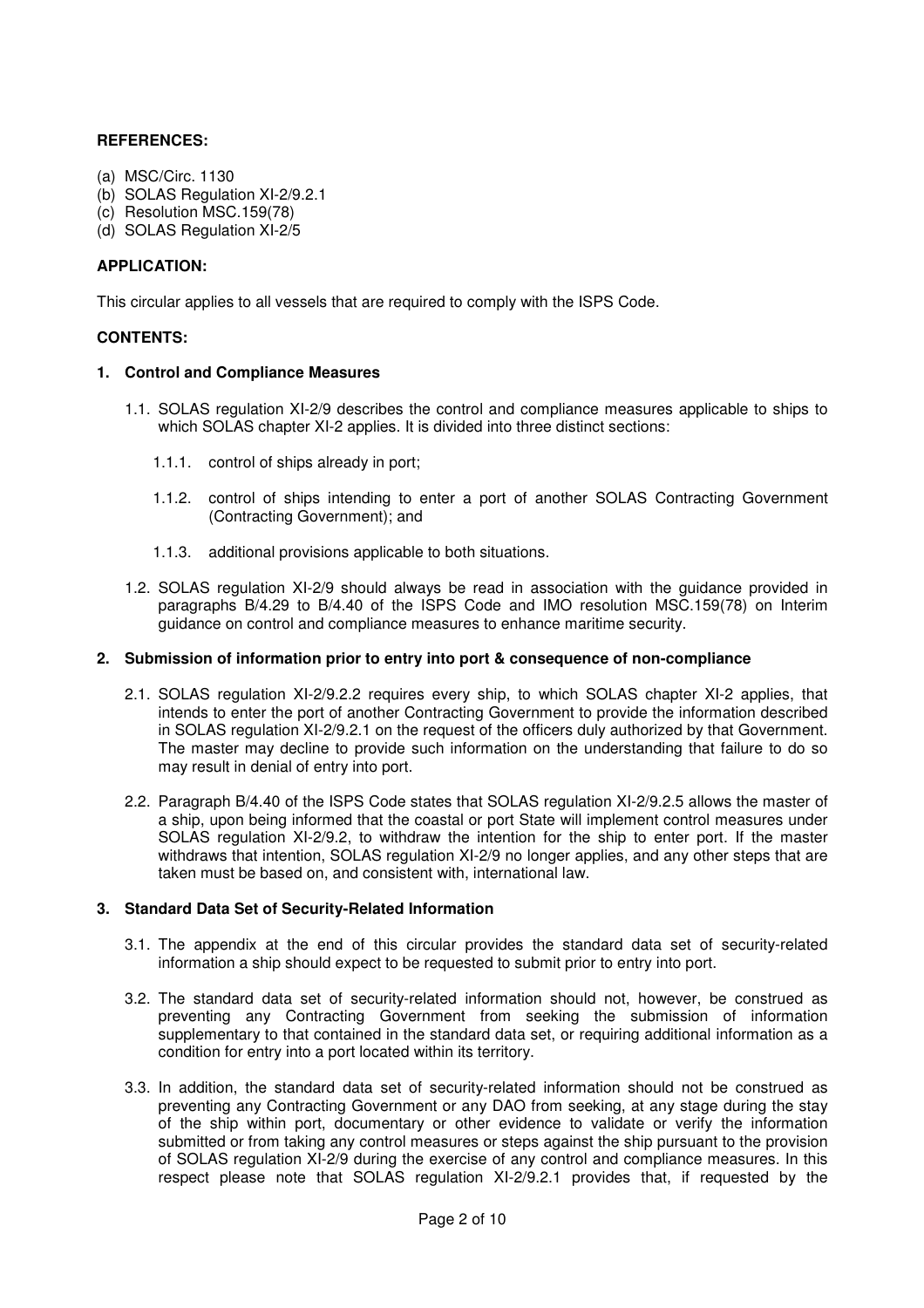Contracting Government, the ship or the Company shall provide confirmation, acceptable to that Contracting Government, of the information required.

### **4. Person(s) responsible for submission of information**

- 4.1. The information described in SOLAS regulation XI-2/9.2.1 should be submitted by the master of the ship. However, the SSO and the CSO may submit the information on behalf of the master. In addition, the port agent of the ship where the ship seeks entry may, under the expressed authority of the master, also submit the information on behalf of the master.
- 4.2. Contracting Governments are expected to advise Companies and ships to whom, including the relevant contact details, the security-related information is to be sent.
- 4.3. As indicated above, SOLAS regulation XI-2/9.2.2 requires every ship, to which SOLAS chapter XI-2 applies, that intends to enter the port of another Contracting Government to provide the information described in SOLAS regulation XI-2/9.2.1 on the request of the DAOs of that Government. However, it is understood that a number of Contracting Governments have established national requirements which require every ship intending to enter their ports to provide certain information. In such cases DAOs do not make individual requests to ships for the submission of information. Those Contracting Governments who have established such practices are expected to advise Companies and ships on the standing requirements in place. Masters are reminded to confirm what those practices are well in advance of arrival.
- 4.4. Contracting Governments have been instructed to consider establishing either central or regional points of contact, or other means of providing up to date information on the submission of security-related information, the existence of which should be publicized.
- 4.5. Unless a Contracting Government has established a different time period prior to the arrival of the ship in port for the submission of the required information, the default minimum period for the submission of such information is not to be less than 24 hours prior to the expected entry of the ship into port, unless the transit time between foreign ports of call is less than 24 hours, in which case the submission should be made upon departure for the next port.
- 4.6. The information described in SOLAS regulation XI-2/9.2.1 and the standard data set of the security-related information set in the appendix below may be submitted in an electronic format. In such a case, it is understood that the submission will not bear the signature of the person submitting the information unless a secure form of electronic signatures is available.

#### **5. Other Security-Related information that may be requested**

- 5.1. SOLAS regulation XI-2/9.2.1.6 allows Contracting Governments to seek the submission of other practical security-related information (but not details of the ship security plan), taking into account the guidance given in part B of the ISPS Code (paragraph B/4.39 of the ISPS Code). SOLAS regulation XI-2/5 is one of the examples of practical security-related information cited in paragraph B/4.39 of the ISPS Code.
- 5.2. SOLAS regulation XI-2/5 requires the Company to ensure that the master has available on board, at all times, information through which officers duly authorized by a Contracting Government can establish:
	- 5.2.1. who is responsible for appointing the members of the crew or other persons currently employed or engaged on board the ship in any capacity on the business of that ship;
	- 5.2.2. who is responsible for deciding the employment of the ship; and
	- 5.2.3. in cases where the ship is employed under the terms of charter party(ies), who are the parties to such charter party(ies).
- 5.3. SOLAS regulation XI-2/5 should always be read in association with the provisions of paragraphs B/6.1 to B/6.8 of the ISPS Code.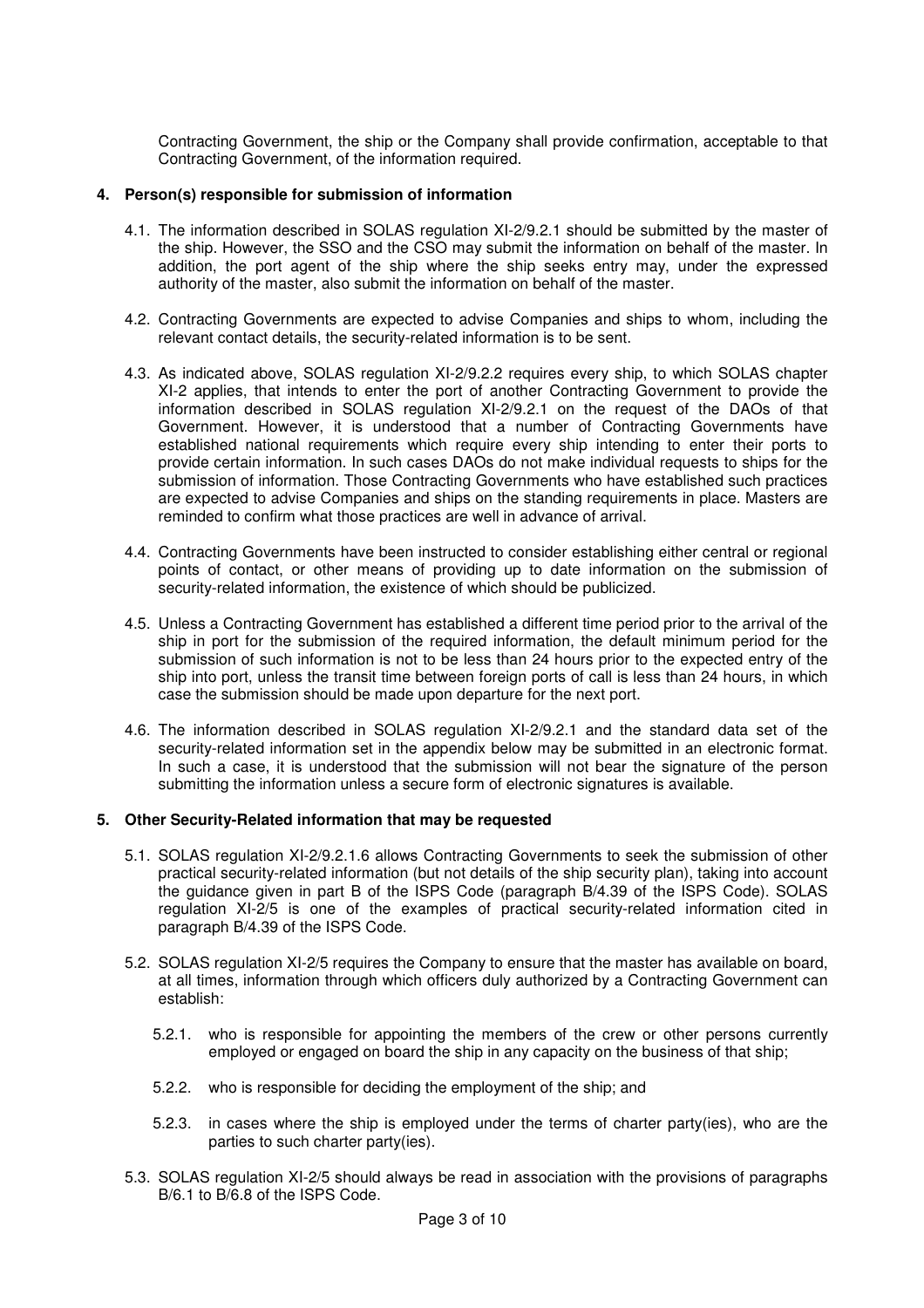# **6. Notification of Arrival in ports of Australia**

- 6.1. Based on cooperative international arrangements, including with neighbouring countries, in accordance with international and domestic law, the Australian Government is proposing to establish a Maritime Identification Zone as a framework for seeking, analyzing and managing information on vessel identity, crews, cargoes and ship movements to support Australia's maritime security needs, particularly in relation to vessels seeking to enter Australian ports.
- 6.2. The development of this proposal takes into account the limited circumstances in which positional information can be required from non-Australian flagged vessels.
- 6.3. Through the establishment of this Identification Zone, the Australian Government aims to centrally coordinate and integrate the maritime information that is already collected by a number of Australian Government and State agencies. The collection of information on known and forecast vessel movements will assist in the more effective conduct of maritime surveillance within Australia's maritime zones.
- 6.4. This Identification Zone would have graduated application in the following manner:
	- 6.4.1. Up to 1,000 nautical miles or 48 hours steaming from the Australian mainland, Australia will seek advanced arrival information from ISPS Code vessels whose next port of call is in Australia. This information, on ship identity, crew, cargo, location, course, speed, and intended port of arrival is already collected for Australian Customs and ISPS Code purposes. Other countries collect similar advanced arrival information for the same domestic and international purposes.
	- 6.4.2. Up to 500 nautical miles or 24 hours steaming from Australia, information will be sought, on a wholly voluntary basis, on identity, course and speed from vessels proposing to transit Australian waters.
- 6.5. Within Australia's exclusive economic zone, the aim will be to identify all vessels, other than day recreational boats. Such information is already sought for purposes such as fisheries protection; and is often provided voluntarily for maritime safety purposes. DPAs, CSOs, Ship's Masters and port agents are advised to follow developments throughout the year and to comply with the eventual requirements for the Notification of Arrival in Australian Ports.

#### **7. Notification of Arrival in ports of Hong Kong**

- 7.1. The Government of Hong Kong Marine Department issued a press release dated 17 June 2003 stating they are strictly enforcing the requirement that vessels submit a PAN at least 24 hours before arriving into Hong Kong waters. According to the press release, failure to submit a timely PAN subjects the owner and the master both to a potential fine of HK\$40,000. (www.info.gov.hk/mardep/pressrel/pr030617.htm)
- 7.2. Hong Kong Marine Department Notice 132 of 2002 states that all vessels over 300 GT are required to submit a PAN, however the press release broadens this requirement to all vessels, regardless of tonnage, other than ferries plying the waters within river trade limits. PAN submission guidelines are detailed in Hong Kong Marine Notice 132 of 2002. (www.info.gov.hk/mardep/notices/mdn02132.pdf)
- 7.3. Owners and Masters are instructed to comply with this reporting requirement.

#### **8. Notification of Arrival in ports of Panama**

8.1. The Panama Canal Authority issued Advisory No. 56-2004 dated 2 December 2004 (http://www.pancanal.com/common/maritime/advisories/a-56-2004.html) reminding Masters to submit timely and complete PANs. Failure to comply will result in transit delays.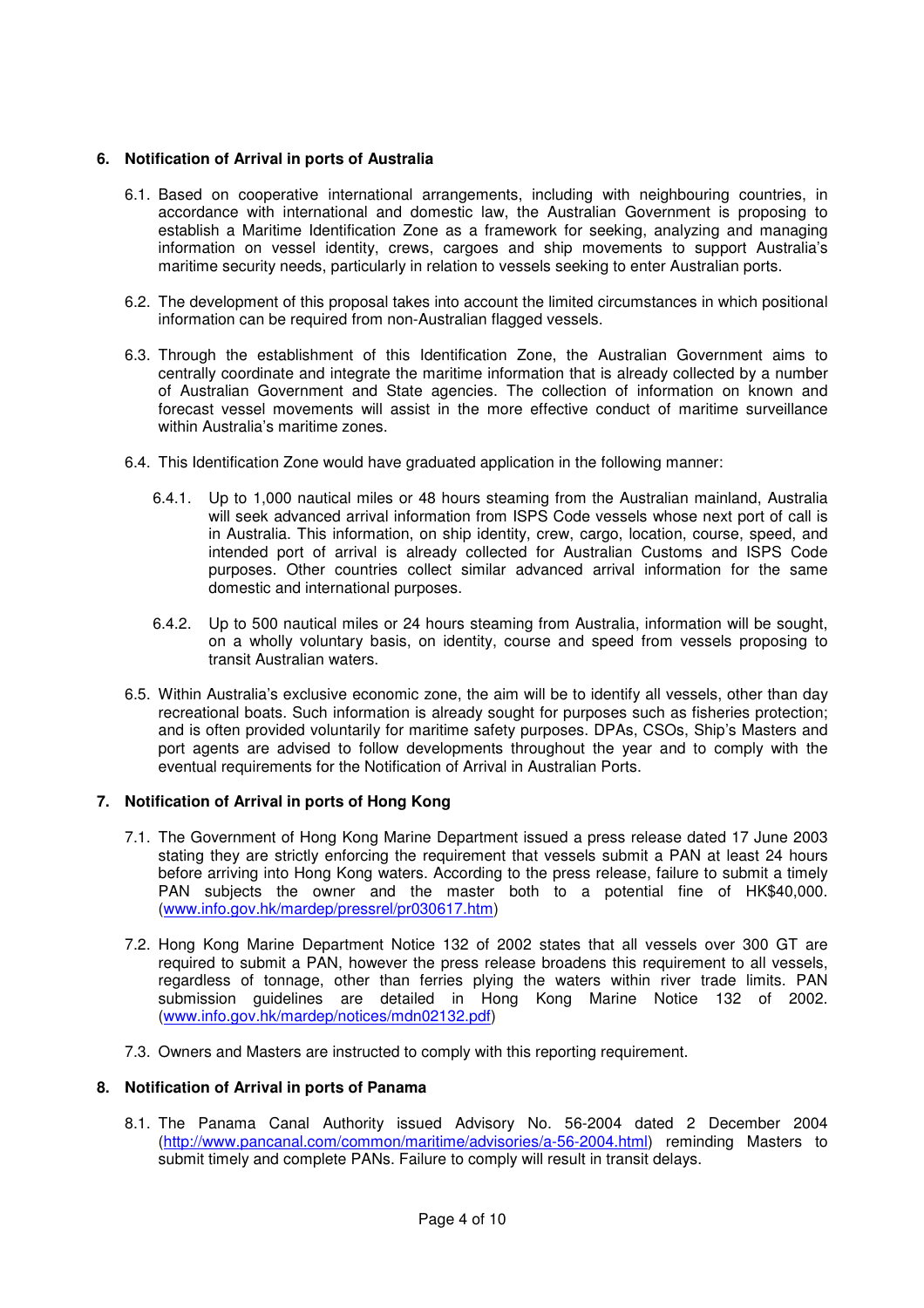- 8.2. The PAN for vessels approaching the Panama Canal is 96 hours. This requirement also applies to vessels bound for the Panama Canal with a voyage time of less than 96 hours from their previous port of call.
- 8.3. Vessels that fail to provide their PAN 96 hours prior to arriving at Canal waters will not be scheduled for transit ahead of vessels that have complied with this requirement or that have already been assigned pilots for transit.
- 8.4. The following means are available to provide PANs to the Traffic Management Unit of the Panama Canal Authority:

Email: ETA@pancanal.com Fax: +507 272-3976 Telephone: +507 272-4200

- 8.5. All PANs sent via email or fax must comply with the following requirements:
	- 8.5.1. Shall provide information using ACP Form 4376 "SHIP DUE" available at (http://www.pancanal.com/eng/index.html) under Maritime Operations, Customer Forms;
	- 8.5.2. The vessel's name (spelled correctly), ship's identification number (SIN), call letters and customer code shall be included in order to properly identify the vessel. Abbreviations are unacceptable.

## **9. Notification of Arrival in Oman - Port of Salalah**

- 9.1. Salalah Port Services Co (S.A.O.G.) Port Salalah has issued Marine Notice No. 02/05 dated February 26, 2005 stating that in order to enhance communication with regard to the ISPS Code requirement, with effect from March 1, 2005, all ships calling Port of Salalah are to include the following information in the "Arrival Notice" sent to Port Control by the Vessel Shipping Agent:
	- International Ship Security Certificate (ISSC) No.
	- Date of Issue/Expiry
	- Name of Organization issuing the ISSC
	- Name of Ship Security Officer
	- Ship Security threat level
- 9.2. For information about operations at Salalah, contact GAC Oman at salalah@gacworld.com

#### **10. Notification of Arrival in Singapore**

- 10.1. The Maritime and Port Authority of Singapore (MPA) has issued Port Marine Circular No. 9 of 2004 on reporting procedures for notification and confirmation of a vessel's arrival in Singapore (http://www.mpa.gov.sg/circulars\_and\_notices/pdfs/pc04-09.pdf).
- 10.2. The owner, agent, master or person-in-charge of any passenger vessel or a vessel of 300 GT or more shall notify the Port Master at least 12 hours prior to the arrival of the vessel. A vessel coming from a nearby port, with less than 12 hours steaming time to Singapore, shall immediately on departure from such port notify the Port Master.
- 10.3. The Notification of Arrival report shall be addressed to the Port Master and provides the information in the reporting format shown in Appendix A of Port Marine Circular No. 9 of 2004. It shall be transmitted by any of the following means:
	- Email: noa@mpa.gov.sq
	- Telefax: +65 6224 5776
	- Telex: RS 34970 (Answer Back PORTPM 34970)
	- MARINET: an Electronic Data Interchange system for electronic transaction between shipping community and MPA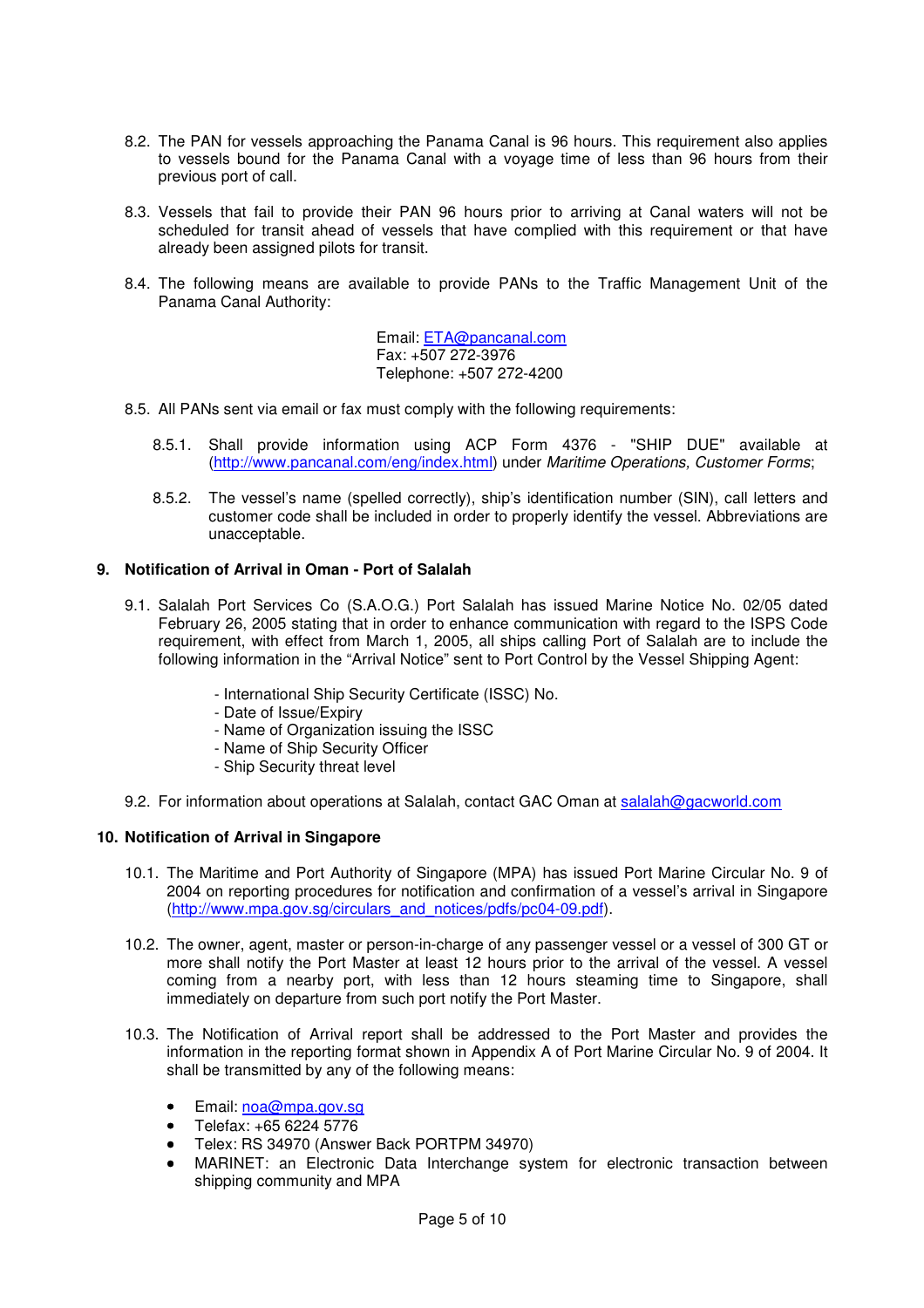10.4. Owners, agents, masters or person-in-charge of vessels carrying hazardous and noxious substances in bulk are required to provide 24 hours advance notification on the details of such cargo they are carrying.

Yours sincerely,

Deputy Registrar Tuvalu Ship Registry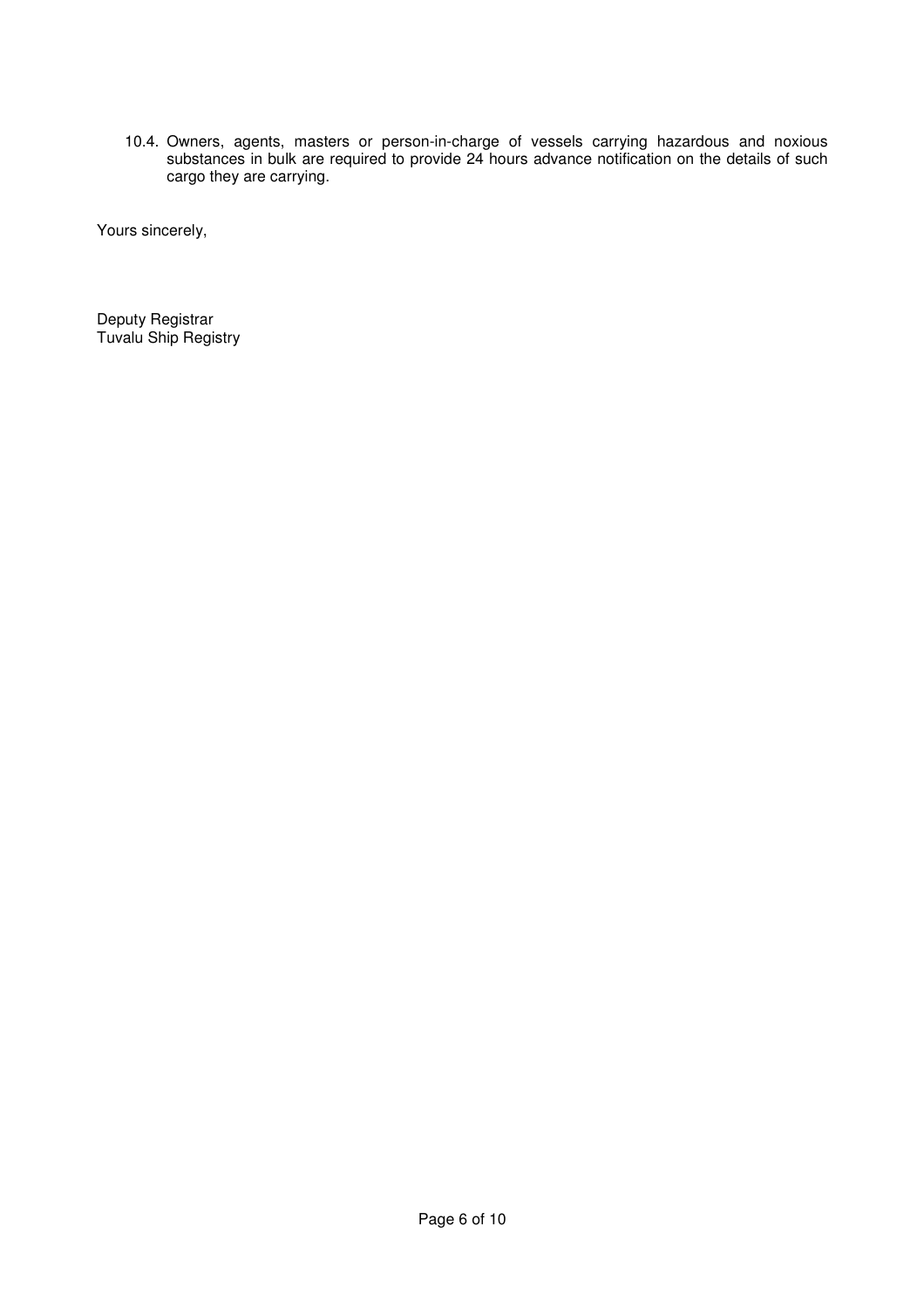# **APPENDIX**

# **STANDARD DATA SET OF SECURITY-RELATED INFORMATION**

## **1. Particulars of the ship and contact details**

- 1.1. IMO Number  $1, 2$
- 1.2. Name of ship  $1, 2$
- 1.3. Port of registry  $1, 2$
- 1.4. Flag State  $1, 2$
- 1.5. Type of ship  $<sup>1</sup>$ </sup>
- 1.6. Call Sign
- 1.7. Inmarsat call numbers <sup>3</sup>
- 1.8. Gross Tonnage<sup>1</sup>
- 1.9. Name of Company  $1, 2$
- 1.10. Name and 24-hour contact details of the Company Security Officer<sup>4</sup>

### **2. Port and port facility information**

- 2.1. Port of arrival and port facility where the ship is to berth, if known
- 2.2. Expected date and time of arrival of the ship in port (paragraph B/4.39.3 of the ISPS Code)
- 2.3. Primary purpose of call

#### **3. Information required by SOLAS regulation XI-2/9.2.1**

- 3.1. The ship is provided (SOLAS regulation 9.2.1.1) with a valid:
	- International Ship Security Certificate  $\Box$  Yes  $\Box$  No
	- Interim International Ship Security Certificate  $\Box$  Yes  $\Box$  No
	- 3.1.1. The certificate indicated in 3.1 has been issued by *<enter name of the Contracting* Government<sup>1, 2</sup> or the Recognized Security Organization<sup>1, 2</sup> and which expires on <enter date of expiry<sup>1</sup>>.
	- 3.1.2. If the ship is not provided with a valid International Ship Security Certificate or a valid Interim International Ship Security Certificate, explain why?
	- 3.1.3. Does the ship have an approved ship security plan on board?  $\Box$  Yes  $\Box$  No
- 3.2. Current security level (SOLAS regulation XI-2/9.2.1.2): \_\_\_\_\_\_
	- 3.2.1. Location of the ship at the time the report is made (paragraph B/4.39.2 of the ISPS Code)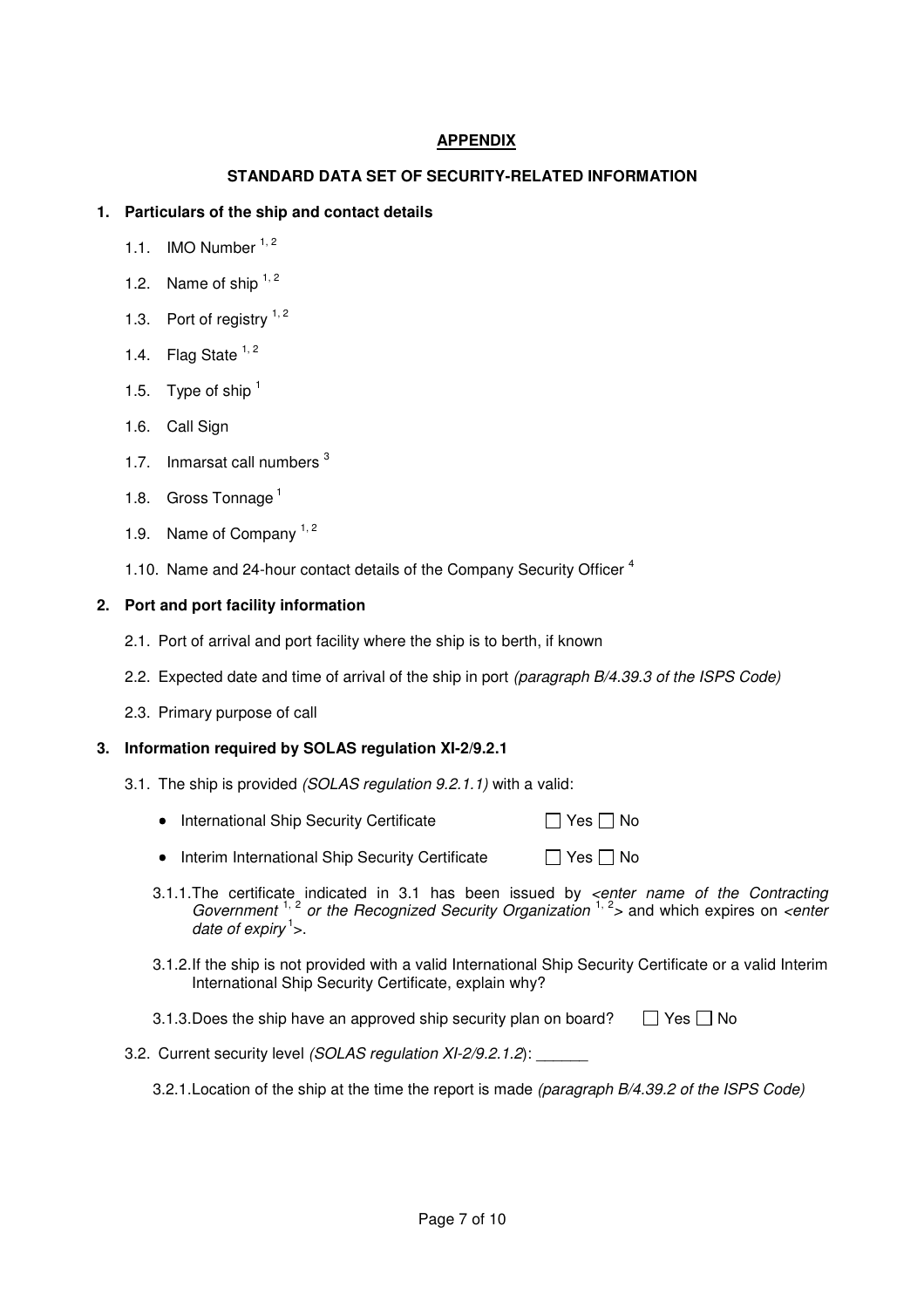3.3. List the last ten calls, in chronological order with the most recent call first, at port facilities at which the ship conducted ship/port interface 5 together with the security level at which the ship operated (SOLAS regulation XI-2/9.2.1.3):

| No. | From | $\mathbf{To}^{\mathsf{t}}$ | Port, Country, Port Facility and UNLOCODE <sup>3</sup> | <b>Security level</b> |
|-----|------|----------------------------|--------------------------------------------------------|-----------------------|

- 3.3.1. Did the ship, during the period specified 3.3, take any special or additional security measures, beyond those specified in the approved ship security plan?  $\Box$  Yes  $\Box$  No
- 3.3.2. If the answer to 3.3.1 is YES, for each of such occasions please indicate the special or additional security measures which were taken by the ship (SOLAS regulation XI-2/9.2.1.4):

|     | Date              |                 |                                                        |                                                         |
|-----|-------------------|-----------------|--------------------------------------------------------|---------------------------------------------------------|
| No. | From <sup>6</sup> | To <sup>6</sup> | Port, Country, Port Facility and UNLOCODE <sup>3</sup> | <b>Special or</b><br>additional<br>security<br>measures |

3.4. List the ship-to-ship activities  $^7$ , in chronological order with the most recent ship-to-ship activity first, which have been carried out during the period specified in 3.3:

 $\Box$  Not applicable

|     |      | Date |                                           |                       |
|-----|------|------|-------------------------------------------|-----------------------|
| No. | ∙rom |      | <b>Location or Latitude and Longitude</b> | Ship-to-ship activity |

- 3.4.1. Have the ship security procedures, specified in the approved ship security plan, been maintained during each of the ship-to-ship activities specified in 3.4 (SOLAS regulation XI- $2/9.2.1.5$ ?  $\Box$  Yes  $\Box$  No
- 3.4.2. If the answer to 3.4.1 is NO, identify the ship-to-ship activities for which the ship security procedures were not maintained and indicate, for each, the security measures which were applied in lieu:

| No. | $-$ MeV MeV $^{\prime\prime}$ | Security measures applied | Ship-to-ship activity |
|-----|-------------------------------|---------------------------|-----------------------|

- 3.5. Provide a general description of cargo aboard the ship (SOLAS regulation XI-2/9.2.1.6 and paragraph B/4.39.5 of the ISPS Code):
	- 3.5.1. Is the ship carrying any dangerous substances  $^8$  as cargo?  $\hfill$  Yes  $\Box$  No
	- 3.5.2. If the answer to 3.5.1 is YES, provide details or attach a copy of the Dangerous Goods Manifest (IMO FAL Form  $^7$ )
- 3.6. A copy of the ship's Crew List (IMO FAL Form  $5$ ) is attached (SOLAS Regulation XI-2/9.2.1.6 and paragraph B/4.39.4 of the ISPS Code)
- 3.7. A copy of the ship's Passenger List (IMO FAL Form  $5$ ) is attached  $\Box$ (SOLAS Regulation XI-2/9.2.1.6 and paragraph B/4.39.6 of the ISPS Code)

# **4. Other security-related information**

| 4.1. Is there any security-related matter you wish to report? | $\Box$ Yes $\Box$ No |
|---------------------------------------------------------------|----------------------|
|---------------------------------------------------------------|----------------------|

4.1.1. If the answer to 4.1 is YES, provide details  $9$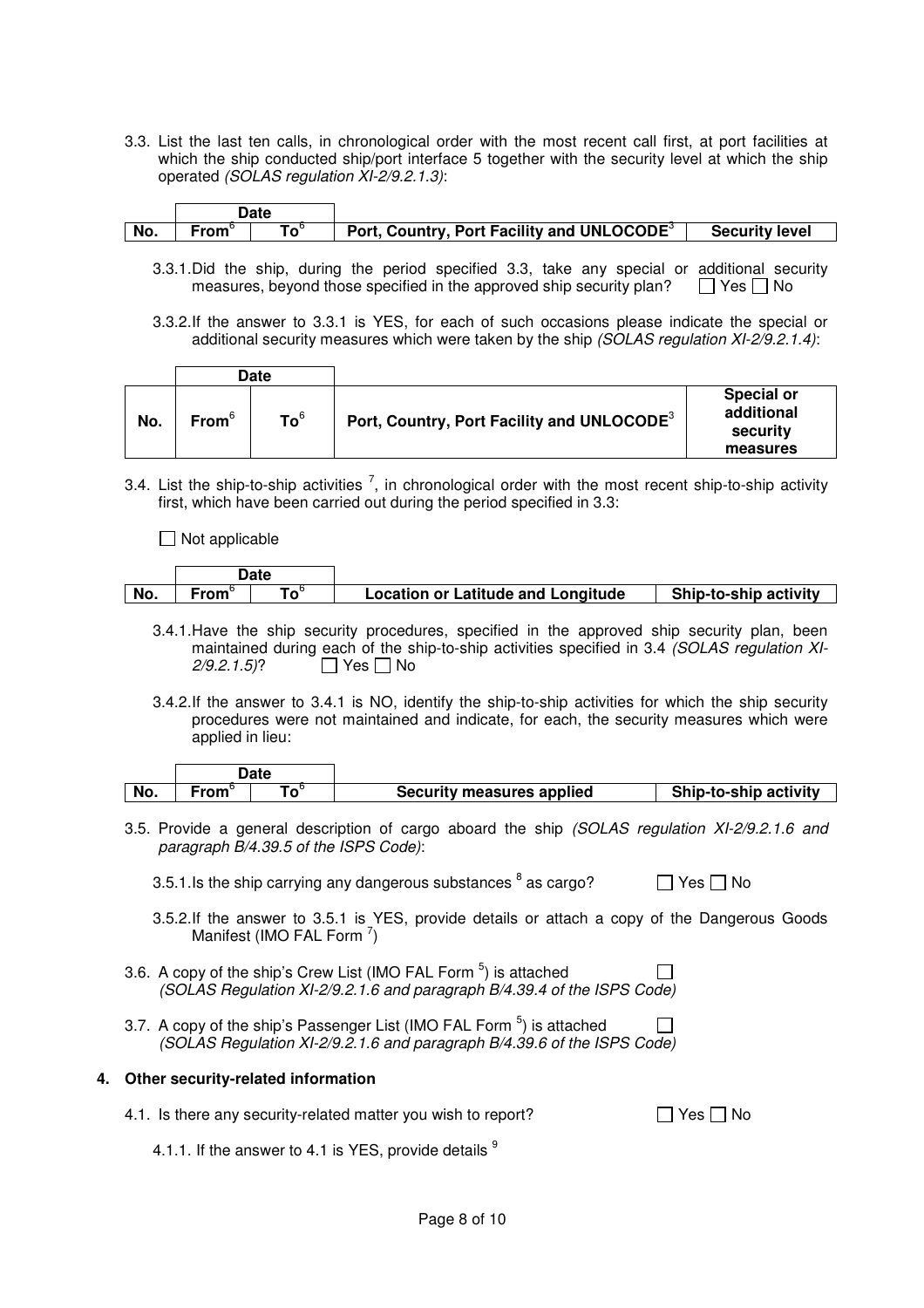# **5. Agent of the ship at the intended port of arrival**

5.1. Name and contact details (telephone number) of the agent of the ship at the intended port of arrival:

# **6. Identification of the person providing the information**

- 6.1. Name:
- 6.2. Title or position  $10$ :
- 6.3. Signature:

This report is dated at <enter place> on <enter time and date>.